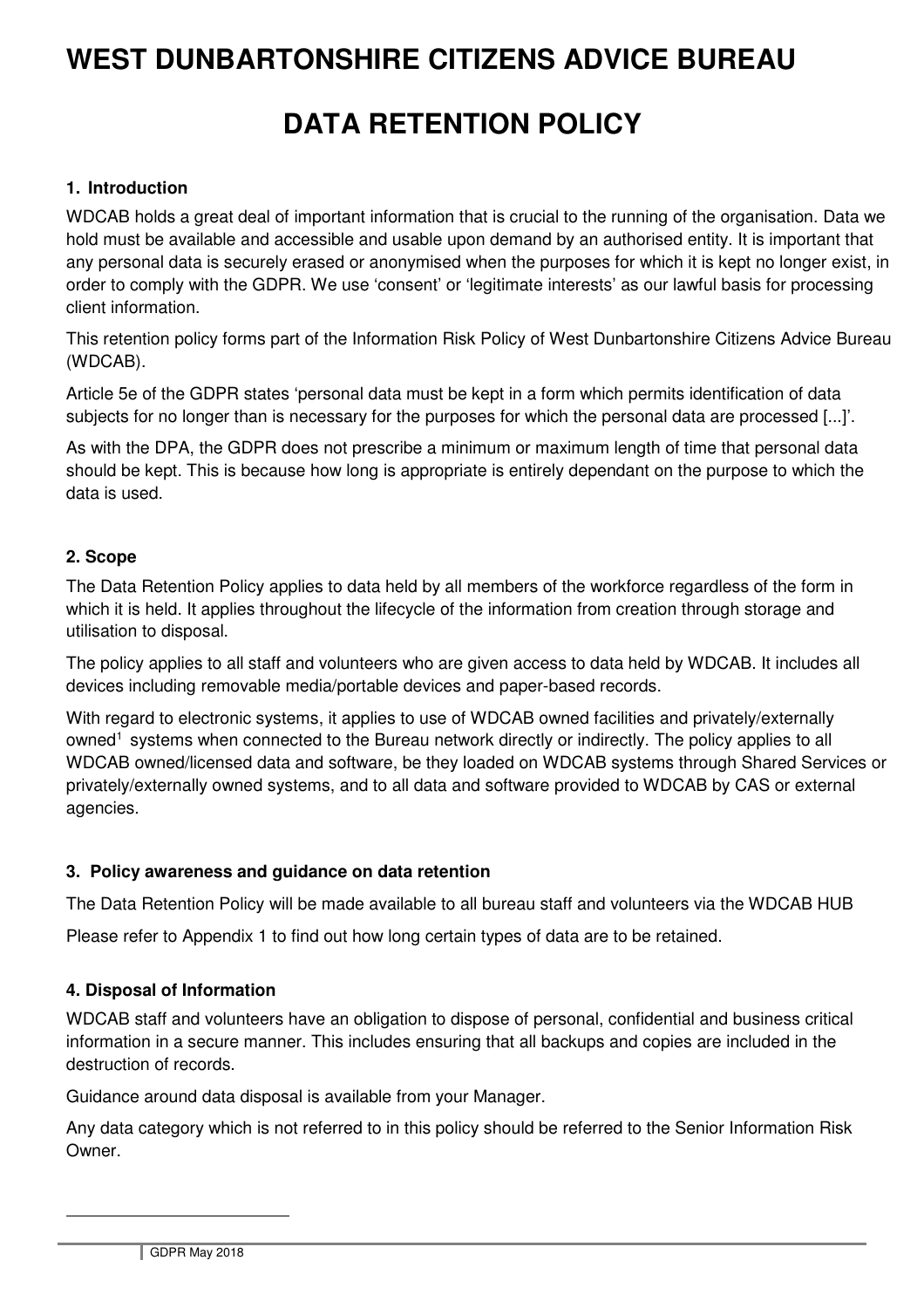### **5. Legal and Contractual Requirements**

WDCAB will abide by all relevant legislation related to the holding and processing of information. In particular, data protection legislation defined as; (i) unless and until the GDPR is no longer directly applicable in the UK, the General Data Protection Regulation ((EU) 2016/679) and any national implementing laws, regulations and secondary legislation, as amended or updated from time to time, in the UK and then (ii) any successor legislation to the GDPR or the Data Protection Act 1998.

#### **6. Responsibilities**

The Senior Information Risk Officer (SIRO) is responsible for the Data Retention policy. The Senior Information Risk Officer is Operations Manager, Gareth King.

IAO (Information Asset Owners), are responsible for ensuring that information used is managed and used in accordance with the Data Retention Policy.

Any member of staff or volunteer who is concerned about data retention concerning an information asset should report to their manager or the SIRO..

#### **7. Third party contractors**

WDCAB will have appropriate contracts with third parties who are storing, processing or transmitting data covered by this policy so that the applicable retention period is adhered to.

#### **8. Maintenance**

The Data Retention Policy will be monitored, maintained and reviewed at least annually and whenever a significant event occurs which requires its revision. WDCAB will also regularly monitor its approach towards the secure disposal of data. Further guidance is available from the SIRO.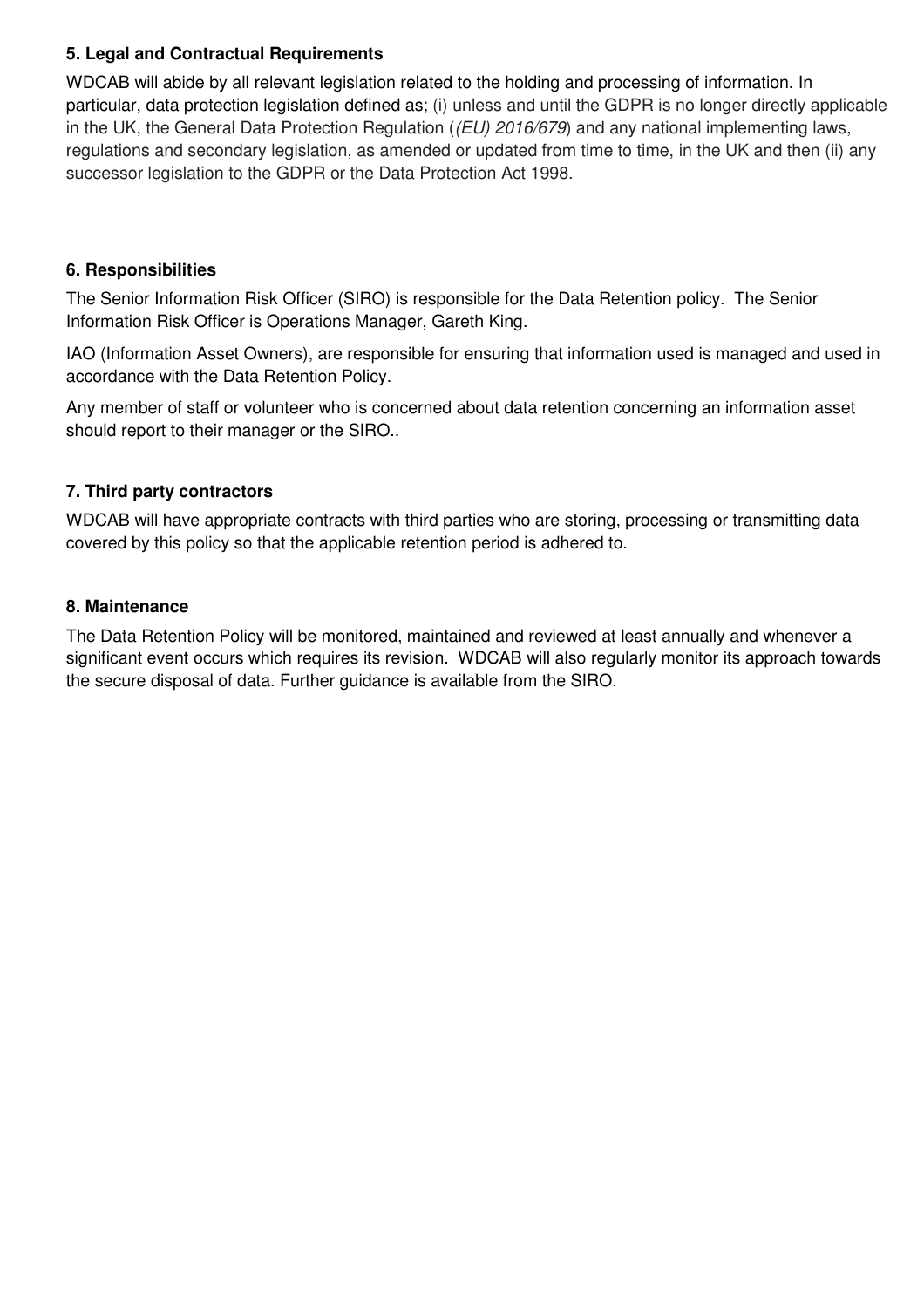# **Appendix 1**

# **Staff and Volunteer Records**

| Type of record                                                                                                                                                            | <b>Retention period</b>                                                                                                    |  |
|---------------------------------------------------------------------------------------------------------------------------------------------------------------------------|----------------------------------------------------------------------------------------------------------------------------|--|
| Personnel files of employed and volunteer staff<br>including training records and notes of disciplinary and<br>grievance hearings                                         | 6 years from the end of employment                                                                                         |  |
| Application forms/interview notes for paid and<br>volunteer staff                                                                                                         | 6 months from the date of the job advertisement                                                                            |  |
| Facts relating to redundancies where less than 20<br>redundancies                                                                                                         | 6 years from the date of redundancy                                                                                        |  |
| Facts relating to redundancies where 20 or more<br>redundancies                                                                                                           | 6 years from the date of the redundancies                                                                                  |  |
| Payroll records, Income Tax and NI Returns, including<br>At least 3 years after the end of the tax year to which<br>the records related<br>correspondence with tax office |                                                                                                                            |  |
| Statutory Maternity and adoption Pay records and<br>3 years after the end of the tax year in which the<br>calculations<br>maternity period ends                           |                                                                                                                            |  |
| Statutory Sick Pay records/Sickness records                                                                                                                               | There is no longer a specific statutory retention period.                                                                  |  |
| Wages and salary records                                                                                                                                                  | 3 years                                                                                                                    |  |
| Individual pension entitlement and contribution history                                                                                                                   | As long as there is a member or dependant liability                                                                        |  |
| DBS checks for staff and volunteers                                                                                                                                       | 6 years after end of employment                                                                                            |  |
| Accident books, and records and reports of accidents                                                                                                                      | 3 years after the date of the last entry                                                                                   |  |
| Health Records for staff and volunteers                                                                                                                                   | During employment/ volunteer engagement                                                                                    |  |
| Health Records where reason for termination of<br>employment is connected with health                                                                                     | 3 years                                                                                                                    |  |
| Examination, testing, monitoring and control records:                                                                                                                     | Review 5 years after last action                                                                                           |  |
| <b>Health and Safety</b><br>Training, guidance and instructions:                                                                                                          | Review 3 years from date superseded                                                                                        |  |
| Risk assessment reports and reviews, including<br>building related risk assessments                                                                                       | The HSE recommends 40 years for personal records<br>http://www.hse.gov.uk/health-surveillance/record-<br>keeping/index.htm |  |
| Contractual records                                                                                                                                                       | 6 years                                                                                                                    |  |
| Grant agreements with Citizens Advice Scotland                                                                                                                            | 6 years if there is no period specified in the agreement                                                                   |  |
| References received for staff and volunteers                                                                                                                              | 1 year                                                                                                                     |  |
| Annual leave records                                                                                                                                                      | 2 years                                                                                                                    |  |
| Annual appraisal/assessment records                                                                                                                                       | 5 years                                                                                                                    |  |
| Volunteer support and supervision notes                                                                                                                                   | 3 months after volunteer leaves                                                                                            |  |
| Records relating to promotion, transfer,<br>training, disciplinary matters                                                                                                | 1 year from end of employment/volunteer engagement                                                                         |  |
| References given/ information to enable references to<br>be provided                                                                                                      | 5 years from reference/ end of employment                                                                                  |  |